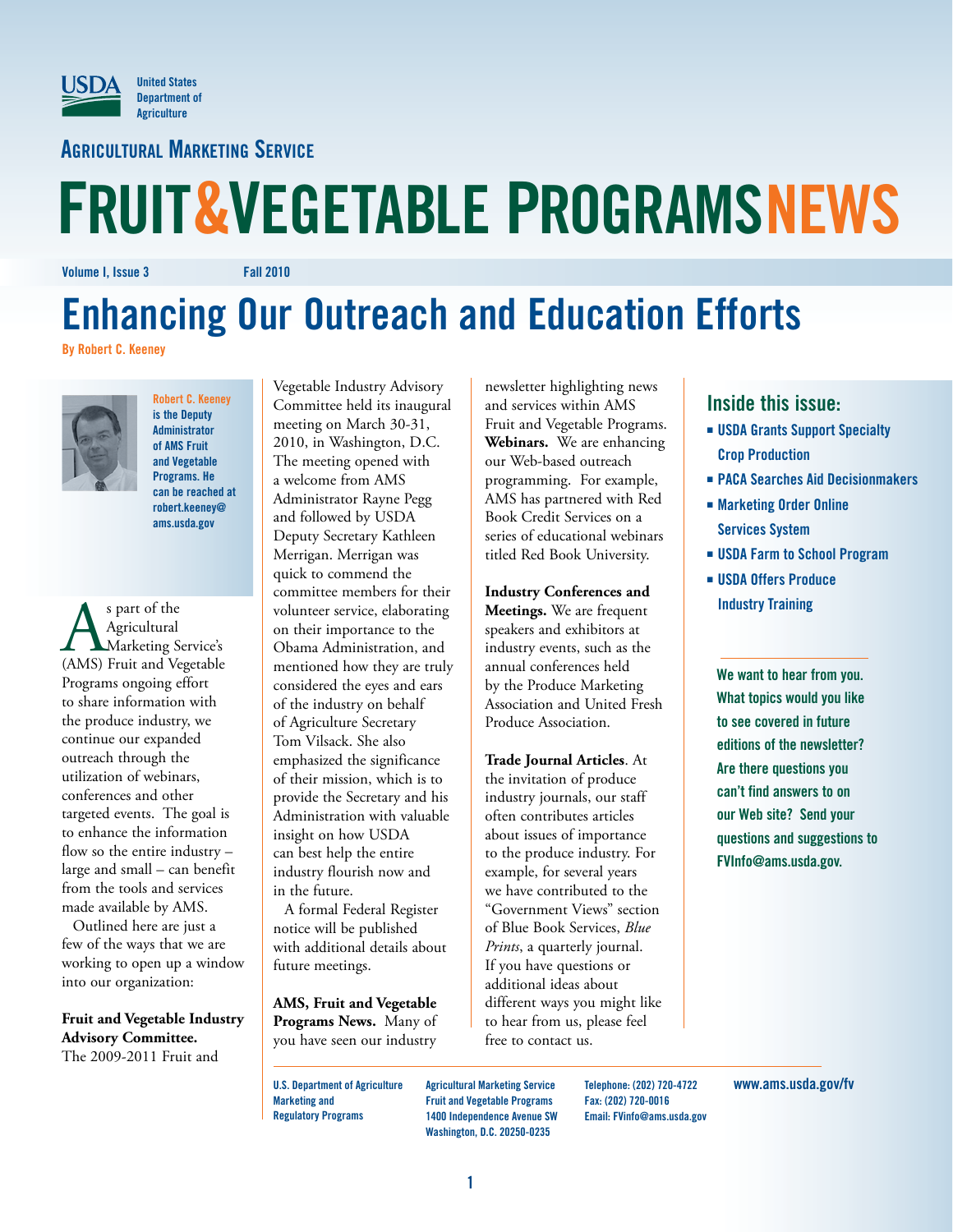### **USDA Grants Support Specialty Crop Production By Trista Etzig**



**Trista Etzig is the Project Manager of the Specialty Crop Block Grant Program. She can be reached at (202) 690-4942 or trista. etzig@ams.usda.gov**



**The funds distributed to the State departments of agriculture substantially increased from \$7 million in 2006 to \$55 million in 2010.** 

Since 2006, the Specialt<br>
Since Block Grant<br>
Program (SCBGP)<br>
has provided grants to State Ince 2006, the Specialty Crop Block Grant Program (SCBGP) departments of agriculture, including more than 1,900 specialty crop projects throughout the United States and in five U.S. territories. The projects have all focused on enhancing the competitiveness of specialty crops, which are defined as

fruits, vegetables, tree nuts, dried fruits, horticulture, and nursery crops (including floriculture). The funds distributed to the State departments of agriculture substantially increased from \$7 million in 2006 to \$55 million in 2010.

Many of the projects administered by the State departments of agriculture place emphasis on child and adult nutrition, sustainable agricultural practices, Good Agricultural Practices and Good Handling Practices, as well as improving food access in underserved communities. Projects include farm-toschool programs, extension of the growing season, research concerning increasing plant resistance to disease and pests, and development of storage and distribution efficiencies;

#### but, this is just a small sample of the many projects in SCBGP's portfolio.

To apply for funding, contact your local State department of agriculture. For more information, about the SCBGP and to identify State contacts, feel free to contact me directly or visit our Web site at **www.ams. usda.gov/scbgp.**

#### **PACA Searches Aid Decisionmakers** By Gary Nefferdorf



**Gary Nefferdorf is the Assistant Regional Director of the PACA Branch. He can be reached at (703) 331-4550 or gary.nefferdorf@ ams.usda.gov**

**M** aking the business<br>decision as to<br>like to deal with in the decision as to whom you would produce industry, to buy from or sell to, can be tricky and difficult. The Perishable Agricultural Commodities Act (PACA) Branch of USDA's Agricultural Marketing Service has the resources available to help you in your decision.

PACA is a Federal law which facilitates fair trading practices in the marketing of fresh and frozen fruits and vegetables in interstate and foreign commerce. In general, any person who buys or sells, in the chain of commerce,

fresh or frozen fruits and vegetables may be required to be licensed under the PACA. A major function of PACA is to help ensure that dealers of fresh and frozen fruits and vegetables get what they pay for, and get paid for what they sell, including when their customers go out of business, declare bankruptcy, or simply refuse to pay for the fruits and vegetables received.

PACA's Web site, **www. ams.usda.gov/paca**, provides a search option to see if the individual or firm you are considering has a current and valid PACA license. Just click on the link, "**Search Current Licensees**." There are fields

to enter the business's PACA license number, the business name, or the trade name. A license that shows "Active" means it is current and in good standing. A license that shows "Terminated" means the license was not renewed. If a firm or individual was cited for a violation of PACA Regulations, then the license will show either "Revoked" or "Suspended."

As always, you can call the PACA Branch at (800) 495-PACA (7222) and select option number "1" to be connected to the National License Center to directly inquire about a firm's or individual's PACA license.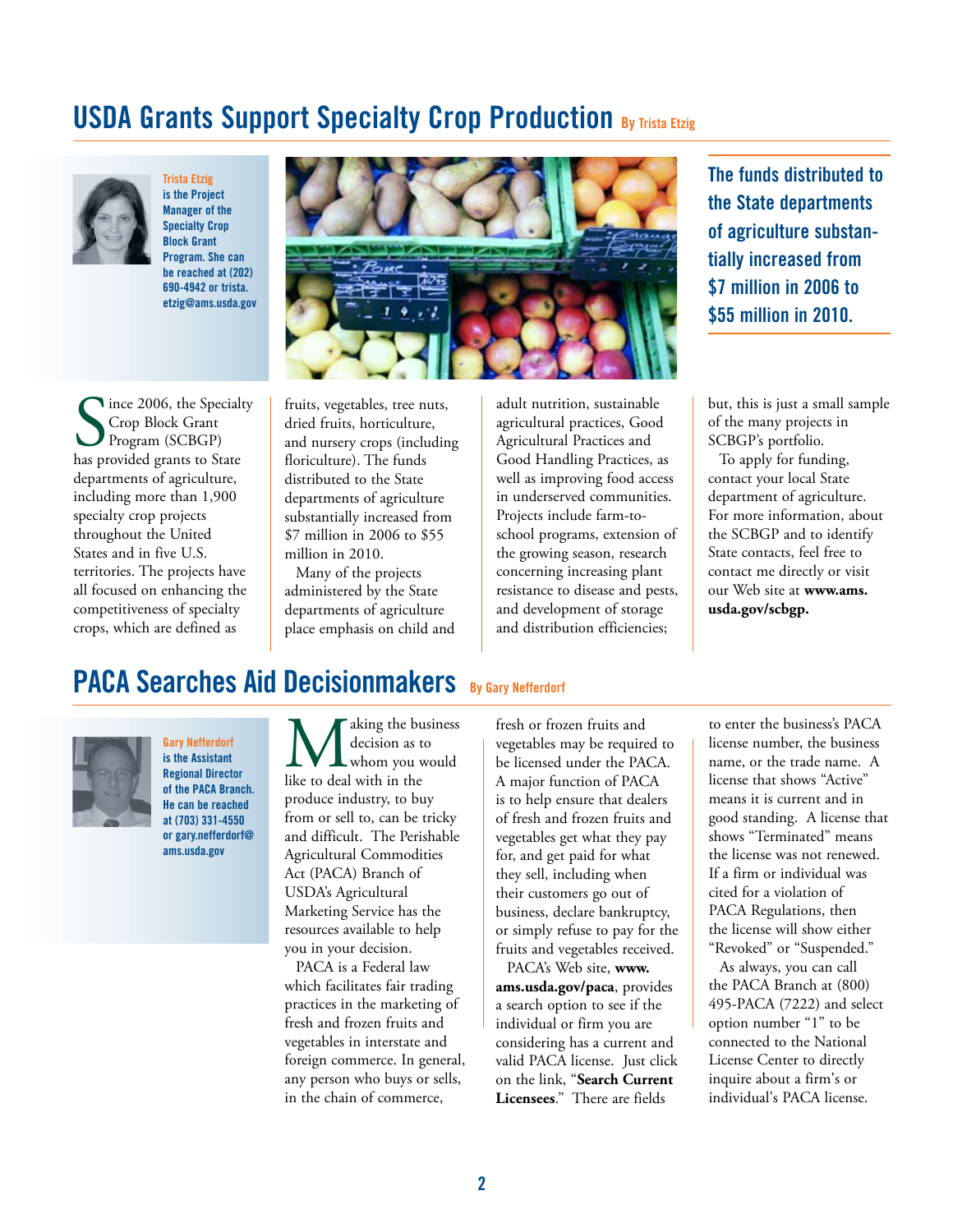#### **Marketing Order Import Compliance Improves With Use of Marketing Order Online Services System (MOLS) By Michael Durando**



**Michael Durando is the Chief of the Marketing Order Administration Branch. He can be reached at (202) 720-2491 or michael.durando@ ams.usda.gov**

When Federal<br>
are in place for<br>
specific fruits and vegetables, marketing orders are in place for the products – whether produced domestically or imported – need to comply with grade, size, quality, volume, or other requirements. The Marketing Order Administration Branch (MOAB), which monitors all domestic and import activities and enforces those requirements, uses the Marketing Order Online Services System (MOLS) to track imported products entering the United States.

 As imported products enter the United States, they can follow one of two paths:

- Sent directly to an exempted outlet such as processing, charity or animal feed, or
- Inspected by AMS fresh and processed product inspection personnel and evaluated according to the same minimum quality standards as set by domestic marketing orders. If the products are destined for exempted outlets, the importer files the FV-6 "Importer's Exempt Commodity" form. This can either be done prior to entry or immediately upon arrival into the United States.

If the products are intended for fresh market consumption and fail the minimum quality

requirements, importers may dispose of the failed products by destroying, reinspecting, reconditioning, or re-exporting them, or they can direct the failed shipment to an exempt use, again using the FV-6 form.

In the past, filing the FV-6 involved multiple forms and steps on the part of industry members. Since 2008, MOAB has used MOLS for the completion of the FV-6 form, improving efficiencies and allowing access to users 24 hours a day, 7 days a week.

For more information about our services, contact me directly or visit our Web site at **www.ams.usda.gov/moab**

### **USDA Farm to School Program Makes the Connection By Charles Parrott**



**Charles Parrott is the Associate Deputy Administrator of AMS Fruit and Vegetable Programs. He can be reached at (202) 720-6393 or charles.parrott@ ams.usda.gov**

I<br><sub>orde</sub> n an effort to connect schools (K - 12) with regional or local farms in order to serve healthy meals using locally produced foods, Agriculture Secretary Tom Vilsack has introduced the Farm-to-School initiative. Farm to school is part of a larger program, "Know Your Farmer, Know Your Food," which seeks to connect consumers with where their food comes from and how it gets to their plate.

Since the passage of the National School Lunch Act in 1946, key legislation has played an essential role in providing America's children with access to healthier meals. Today, programs

like the National School Lunch Program and the Fresh Fruit and Vegetable Program continue to provide nutritionally balanced and low-cost or free meals and snacks to children each school day. USDA's Agricultural Marketing Service and Food and Nutrition Service are focusing on Farm-to-School efforts that incorporate regional and local farm products into school meal programs. Schools and communities may initiate and support a variety of Farm-to-School activities, including nutrition education, agriculture-related lessons and curriculum, school or community gardens,

farm tours, taste testing, and parent/community educational sessions.

In addition, USDA recognizes the growing interest among school districts and communities to incorporate regionally and locally produced farm foods into the school nutrition programs. USDA is supporting Farm-to-School efforts through a number of initiatives, and continues to look for ways to help facilitate this important connection.

For more information about the Farm-to-School initiative, visit us at **http://www.fns. usda.gov/cnd/F2S/**